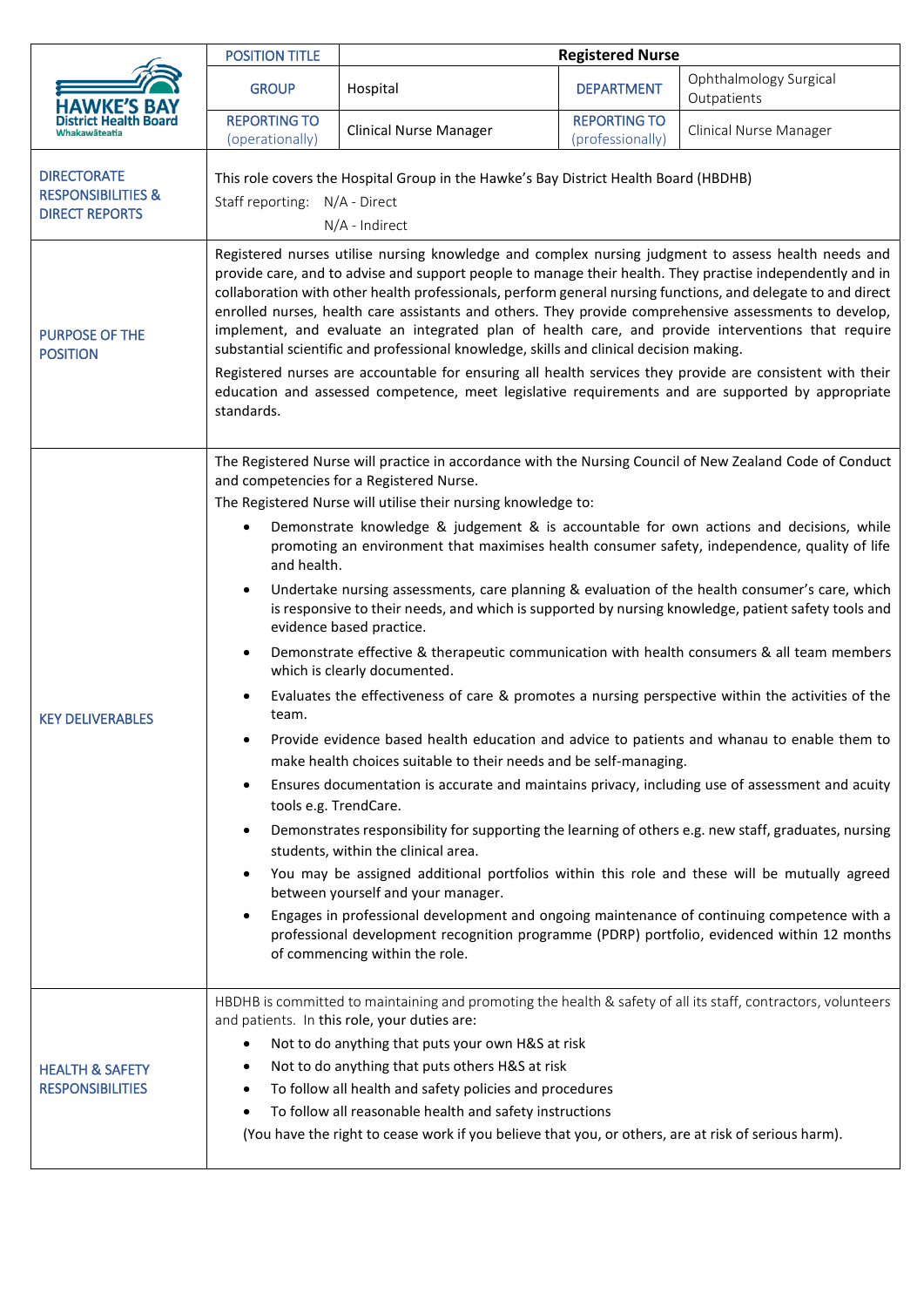| <b>KEY WORKING</b><br><b>RELATIONSHIPS</b>         | <b>INTERNAL</b><br>Patients/Consumer/Tangata Whaiora<br>$\bullet$<br>Clinical Nurse Manager / Associate Nurse<br>$\bullet$<br>Manager<br>Wider department nursing team<br>٠<br>Wider Organisational Nursing teams<br>٠<br>Chief Nursing and Midwifery Officer<br>$\bullet$<br><b>Allied Health Staff</b><br>$\bullet$<br><b>Medical Staff</b><br>$\bullet$<br>Other team members<br>Administration staff | <b>EXTERNAL</b><br>Other service providers<br>٠<br>Primary & NGO sector<br>٠<br>Rural health providers<br>$\bullet$<br>Regional / other DHB services |  |  |  |
|----------------------------------------------------|----------------------------------------------------------------------------------------------------------------------------------------------------------------------------------------------------------------------------------------------------------------------------------------------------------------------------------------------------------------------------------------------------------|------------------------------------------------------------------------------------------------------------------------------------------------------|--|--|--|
| <b>DELEGATION AND</b><br><b>DECISION</b>           | Registered Nurses practice are responsible for direction and delegation as outlined in the Nursing Council of<br>New Zealand guidelines:<br>Guideline: Responsibilities for direction and delegation of care to enrolled nurses (May 2011)<br>$\bullet$<br>Guideline: Delegation of care by a registered nurse to a health care assistant (May 2011)<br>$\bullet$                                        |                                                                                                                                                      |  |  |  |
| <b>EMPLOYMENT</b><br><b>AGREEMENT &amp; SALARY</b> | In accordance with the DHB's / NZNO Nursing & Midwifery Multi Employer Collective Agreement (MECA)<br>according to qualifications and experience pro rata for hours worked.                                                                                                                                                                                                                              |                                                                                                                                                      |  |  |  |
| <b>DATE</b>                                        | May 2022                                                                                                                                                                                                                                                                                                                                                                                                 |                                                                                                                                                      |  |  |  |